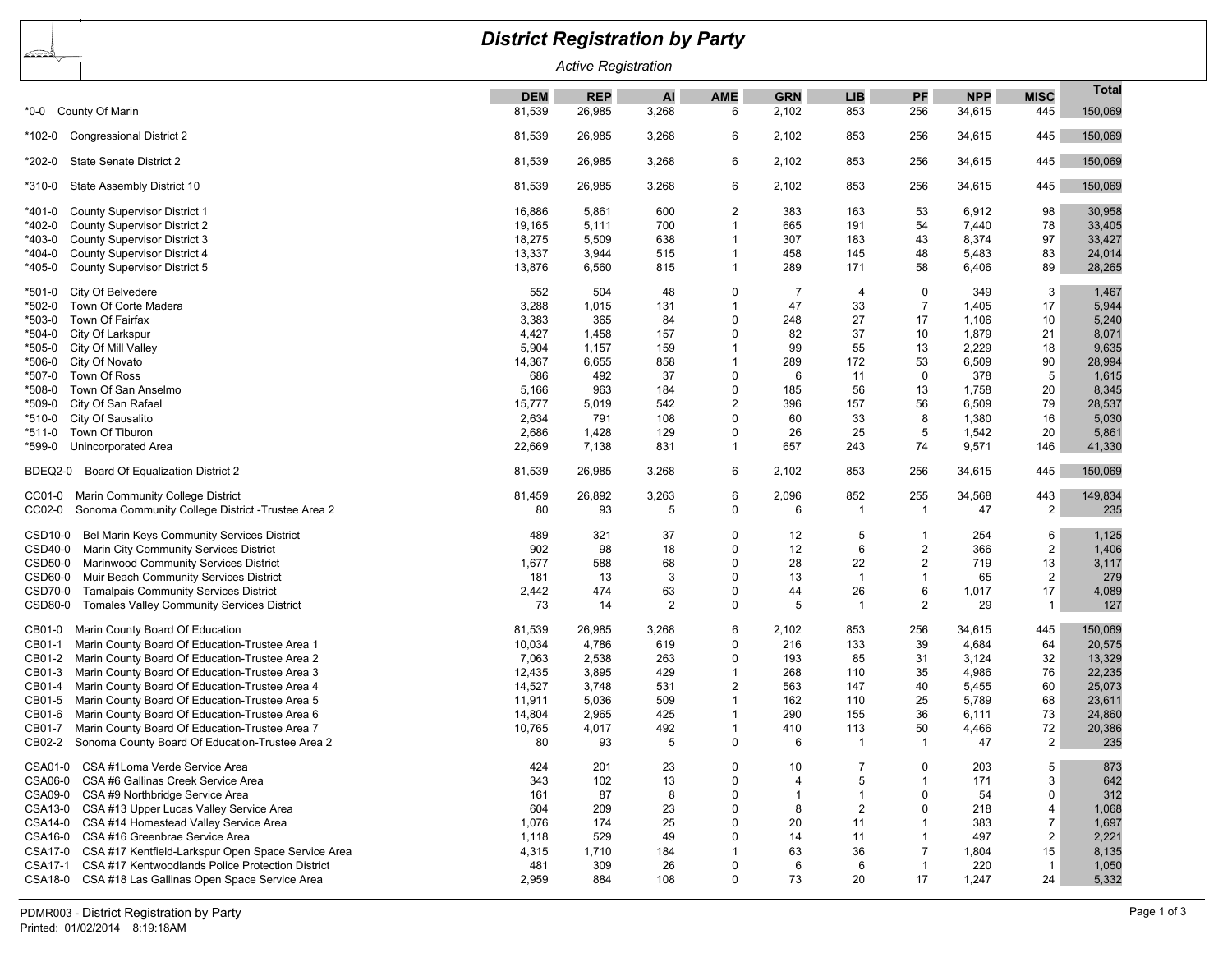|                                                                                                                      | <b>DEM</b>      | <b>REP</b>     | Al                               | <b>AME</b>                  | <b>GRN</b>          | <b>LIB</b>                       | PF                   | <b>NPP</b>     | <b>MISC</b>    | Total            |
|----------------------------------------------------------------------------------------------------------------------|-----------------|----------------|----------------------------------|-----------------------------|---------------------|----------------------------------|----------------------|----------------|----------------|------------------|
| CSA19-0<br>CSA #19 Santa Venetia-Bayside Acres Fire Protection District                                              | 2,110           | 701            | 77                               | 0                           | 51                  | 18                               | 9                    | 887            | 15             | 3,868            |
| CSA20-0<br>CSA #20 Novato Open Space Service Area                                                                    | 870             | 740            | 72                               | 0                           | 21                  | 13                               | 5                    | 422            | 7              | 2,150            |
| CSA23-0<br>CSA #23 Terra Linda Open Space Service Area                                                               | 3,751           | 1,233          | 121                              | 0                           | 68                  | 30                               | $\overline{7}$       | 1,460          | 15             | 6,685            |
| CSA27-0<br>CSA #27 Ross Valley Paramedic Service Area<br><b>CSA28-0</b><br>CSA #28 West Marin Paramedic Service Area | 679             | 160<br>760     | 24<br>127                        | 0<br>0                      | 31<br>282           | 5<br>42                          | $\overline{4}$<br>27 | 296<br>1,608   | 2<br>22        | 1,201            |
| CSA29-0<br>CSA #29 Paradise Cay Service Area                                                                         | 4,294<br>60     | 84             | 6                                | 0                           | 0                   | 0                                | $\overline{1}$       | 39             | $\mathbf 0$    | 7,162<br>190     |
| CSA31-0<br>CSA #31 Fire Service Unicorporated Marin                                                                  | 5,543           | 1,033          | 159                              | 0                           | 291                 | 65                               | 26                   | 2,205          | 30             | 9,352            |
| CSA33-0<br>CSA #33 Stinson Beach Service Area                                                                        | 290             | 35             | 12                               | 0                           | 8                   | 0                                | 3                    | 106            | $\Omega$       | 454              |
|                                                                                                                      |                 |                |                                  |                             |                     |                                  |                      |                |                |                  |
| <b>Bolinas Fire Protection District</b><br>FPD10-0                                                                   | 618             | 38             | 17                               | 0                           | 49                  | 3                                | 6                    | 237            | 2              | 970              |
| FPD20-0<br><b>Kentfield Fire Protection District</b><br>FPD40-0<br>Novato Fire Protection District                   | 2,220<br>16,502 | 1,026<br>8,043 | 110<br>984                       | $\mathbf{1}$<br>1           | 31<br>343           | 28<br>204                        | $\overline{2}$<br>62 | 1,004<br>7,540 | 8<br>114       | 4,430<br>33,793  |
| FPD50-0<br>Sleepy Hollow Fire Protection District                                                                    | 841             | 419            | 45                               | 0                           | 20                  | 8                                | $\overline{1}$       | 351            | $\overline{7}$ | 1,692            |
| FPD60-0<br>Southern Marin Fire Protection District                                                                   | 9,451           | 2,565          | 310                              | 0                           | 167                 | 98                               | 22                   | 4,403          | 64             | 17,080           |
| FPD70-0<br>Stinson Beach Fire Protection District                                                                    | 290             | 35             | 12                               | $\Omega$                    | 8                   | 0                                | 3                    | 106            | 0              | 454              |
| <b>Tiburon Fire Protection District</b><br>FPD80-0                                                                   | 2,154           | 1,310          | 113                              | 0                           | 20                  | 23                               | 6                    | 1,251          | 14             | 4,891            |
| Novato Flood Control Zone 1<br><b>FL01-0</b>                                                                         | 16,174          | 7,946          | 964                              | $\mathbf{1}$                | 330                 | 198                              | 58                   | 7,399          | 112            | 33,182           |
| <b>FL03-0</b><br>Richardson Bay Flood Control Zone 3                                                                 | 12,754          | 2,481          | 339                              | 1                           | 225                 | 124                              | 28                   | 5,076          | 63             | 21,091           |
| <b>FL04-0</b><br>Bel Air Flood Control Zone 4                                                                        | 786             | 341            | 31                               | $\mathbf 0$                 | 6                   | 6                                | $\overline{1}$       | 393            | $\overline{7}$ | 1,571            |
| FL04-4<br>Bel Air Flood Control Subzone 4A                                                                           | 22              | 5              | -1                               | 0                           | $\mathbf 0$         | $\Omega$                         | $\mathbf 0$          | 11             | 0              | 39               |
| FL05-0<br>Stinson Beach Flood Control Zone 5                                                                         | 284             | 34             | 12                               | $\mathbf 0$                 | 8                   | $\Omega$                         | $\overline{2}$       | 102            | $\mathbf 0$    | 442              |
| <b>FL06-0</b><br>San Rafael Meadows Flood Control Zone 6                                                             | 394             | 119            | 14                               | 0                           | $\overline{7}$      | $\overline{7}$<br>$\overline{7}$ | $\overline{1}$       | 164            | 5              | 711              |
| FL07-0<br>Santa Venetia Flood Control Zone 7<br>FL09-0<br>Ross Valley Flood Control Zone 9                           | 812<br>20,602   | 178<br>5,872   | 28<br>769                        | 0<br>$\overline{2}$         | 28<br>649           | 204                              | $\overline{4}$<br>54 | 344<br>8,129   | 6<br>87        | 1,407<br>36,368  |
| Inverness Flood Control Zone 10<br>FL10-0                                                                            | 617             | 70             | 10                               | 0                           | 34                  | 10                               | $\overline{1}$       | 150            | $\mathbf{1}$   | 893              |
|                                                                                                                      |                 |                |                                  |                             |                     |                                  |                      |                |                |                  |
| HOS01-0<br><b>Marin Healthcare District</b>                                                                          | 65,037          | 18,942         | 2,284                            | 5                           | 1,759               | 649                              | 194                  | 27,075         | 331            | 116,276          |
| <b>Marin County Library District</b><br>LIB01-0                                                                      | 44,396          | 15,665         | 1,941                            | 3                           | 1,247               | 486                              | 151                  | 18,970         | 268            | 83,127           |
| Marin County Library District-Fairfax/west Marin<br>LIB01-1                                                          | 9,213           | 1,651          | 274                              | 0                           | 585                 | 80                               | 49                   | 3,348          | 41             | 15,241           |
| Marin County Library District-Eastern Marin<br>LIB01-2<br>Marin County Free Library District                         | 26,854          | 10,585         | 1,303                            | 1<br>3                      | 549                 | 314                              | 87                   | 11,765         | 184<br>268     | 51,642<br>83,127 |
| LIB02-0                                                                                                              | 44,396          | 15,665         | 1,941                            |                             | 1,247               | 486                              | 151                  | 18,970         |                |                  |
| RD20-0<br>Bolinas Highland Permanent Road Division                                                                   | 32              | -1             | -1                               | 0                           | -1                  | 0                                | $\mathbf 0$          | 9              | 0              | 44               |
| RD40-0<br>Monte Cristo Permanent Road Division                                                                       | 45              | $\overline{7}$ | $\mathbf 1$                      | 0                           | $\overline{4}$      | $\mathbf 0$                      | $\overline{1}$       | 21             | $\mathbf 0$    | 79               |
| RD50-0<br>Paradise Ranch Estates Permanent Road Division<br>RD60-0                                                   | 93<br>28        | 3<br>2         | $\overline{2}$<br>$\overline{1}$ | 0<br>$\mathbf 0$            | 4<br>$\overline{1}$ | $\mathbf{1}$<br>$\mathbf 0$      | 2<br>$\mathbf 0$     | 25<br>10       | 0<br>0         | 130<br>42        |
| Ridgewood Ave Permanent Road Division                                                                                |                 |                |                                  |                             |                     |                                  |                      |                |                |                  |
| <b>Bolinas Community Public Utility District</b><br><b>PUD10-0</b>                                                   | 537             | 33             | 16                               | 0                           | 46                  | 2                                | 6                    | 203            | $\mathbf 1$    | 844              |
| <b>PUD20-0</b><br>Inverness Public Utility District                                                                  | 352             | 49             | 8                                | 0                           | 16                  | 3                                | $\overline{1}$       | 81             | $\mathbf{1}$   | 511              |
| <b>REC20-0</b><br>Mesa Park                                                                                          | 618             | 38             | 17                               | 0                           | 49                  | 3                                | 6                    | 237            | 2              | 970              |
| <b>REC40-0</b><br><b>Strawberry Recreation District</b>                                                              | 1,295           | 547            | 45                               | 0                           | 15                  | 12                               | 2                    | 703            | 8              | 2,627            |
| <b>REC40-1</b><br>Strawberry Recreation District-Zone IV                                                             | 37              | 31             | $\mathbf 1$                      | 0                           | 0                   | $\mathbf 0$                      | $\mathbf 0$          | 34             | 0              | 103              |
| RCON10-0 Marin Resource Conservation District                                                                        | 1,996           | 494            | 46                               | 0                           | 111                 | 20                               | 10                   | 750            | 10             | 3,437            |
| SAN05-0<br><b>Almonte Sanitary District</b>                                                                          | 668             | 124            | 14                               | $\Omega$                    | 12                  | 7                                | 3                    | 279            | 5              | 1,112            |
| SAN10-0 Alto Sanitary District                                                                                       | 429             | 51             | 17                               | 0                           | $\overline{7}$      | 4                                | $\Omega$             | 159            | 2              | 669              |
| SAN15-0 Corte Madera Sanitary District 2                                                                             | 3,795           | 1,314          | 152                              |                             | 53                  | 39                               | 8                    | 1,675          | 25             | 7,062            |
| Homestead Valley Sanitary District<br>SAN20-0                                                                        | 1,096           | 177            | 25                               | 0                           | 20                  | 12                               | $\overline{1}$       | 390            | $\overline{7}$ | 1,728            |
| SAN30-0<br>Las Gallinas Valley Sanitary District                                                                     | 9,958           | 3,282          | 367                              | 0                           | 192                 | 87                               | 29                   | 4,023          | 66             | 18,004           |
| Novato Sanitary District<br>SAN35-0<br>SAN40-0<br>Richardson Bay Sanitary District                                   | 15,457          | 7,432          | 925                              | $\mathbf{1}$<br>$\mathbf 0$ | 311<br>30           | 188<br>22                        | 54<br>$\overline{7}$ | 7,086          | 107            | 31,561           |
| Ross Valley Sanitary District 1<br>SAN45-0                                                                           | 2,832<br>17,006 | 1,327<br>4,770 | 121<br>629                       | 1                           | 593                 | 166                              | 47                   | 1,564<br>6,586 | 22<br>69       | 5,925<br>29,867  |
| <b>SAN50-0</b><br>San Rafael Sanitary District                                                                       | 10,400          | 3,286          | 356                              | 2                           | 294                 | 117                              | 40                   | 4,367          | 46             | 18,908           |
| Sausalito-Marin City Sanitary District<br>SAN55-0                                                                    | 3,906           | 930            | 142                              | 0                           | 88                  | 44                               | 11                   | 1,884          | 21             | 7,026            |
| SAN60-0<br><b>Tiburon Sanitary District 5</b>                                                                        | 1,729           | 1,168          | 102                              | 0                           | 20                  | 20                               | 2                    | 1,021          | $\overline{7}$ | 4,069            |
| Petaluma Joint Union High School District<br>HS40-0                                                                  | 80              | 93             | 5                                | 0                           | 6                   | -1                               | $\mathbf{1}$         | 47             | $\overline{2}$ | 235              |
| <b>HS50-0</b><br>San Rafael High School District                                                                     | 20,528          | 6,623          | 726                              | $\overline{2}$              | 492                 | 206                              | 68                   | 8,474          | 112            | 37,231           |
| HS60-0 Tamalpais Union High School District                                                                          | 42,971          | 11,921         | 1,513                            | 3                           | 1,179               | 426                              | 116                  | 18,053         | 211            | 76,393           |